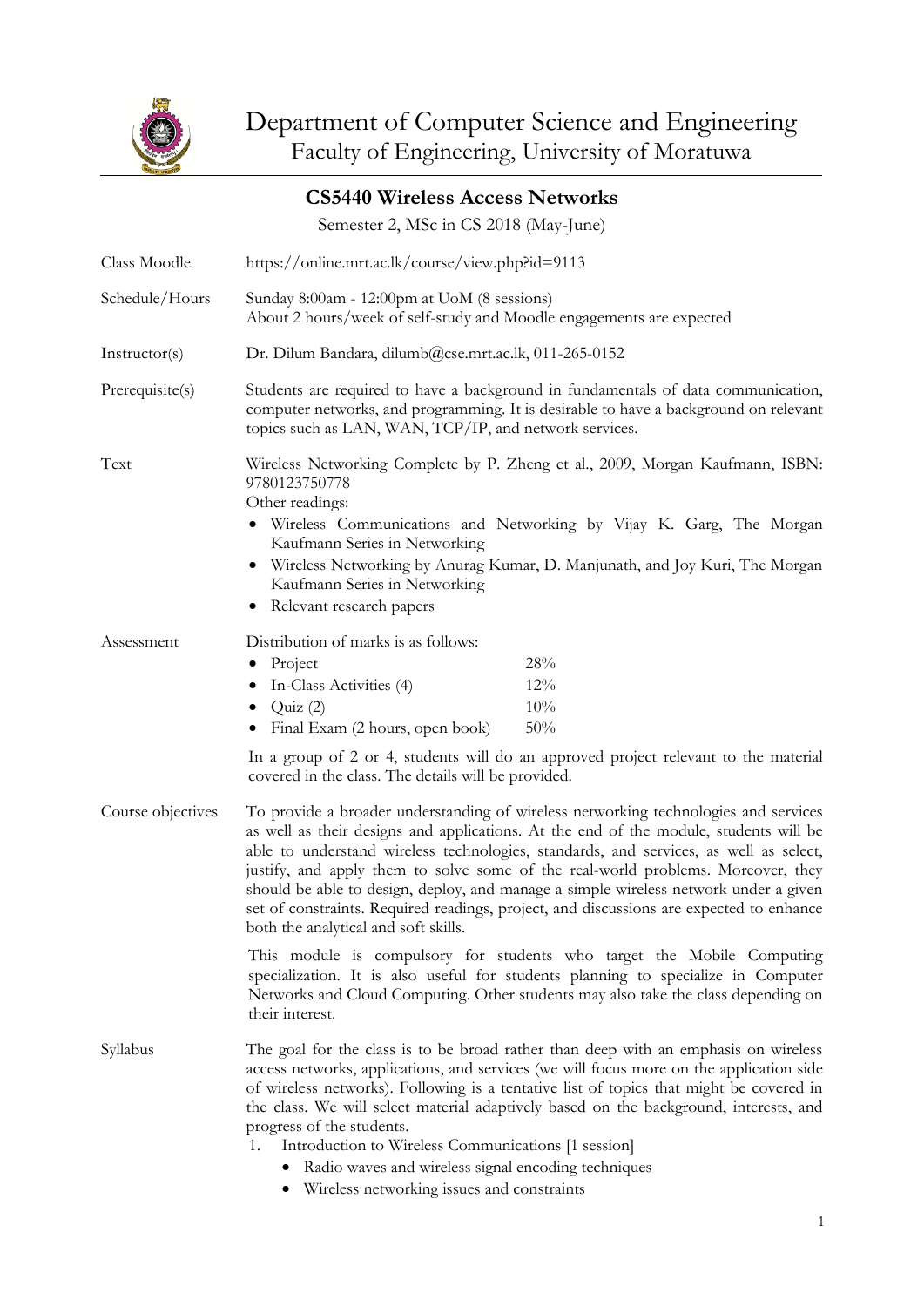- Wireless internetworking devices
- 2. Wireless Personal Area Networks (WPANs) [2 sessions]
	- Bluetooth, BLE, ZigBee, 6LoWPAN, Z-Wave, and UWB
		- Near-field communication, RFID
- 3. Wireless Sensor Networks (WSNs) [1.5 sessions]
	- Internet of Things (IoT)
	- IEEE 802.15.4 standard
	- Sensor network design, WSN applications
	- Routing, data fusion, clustering, and energy saving
	- Vehicular Networks
	- WSN security
- 4. Wireless Local Area Networks (WLANs) [1.5 sessions]
	- IEEE 802.11 standard
	- Planning, configuration, and troubleshooting
	- Capacity planning, management, and security
- 5. Wireless Metropolitan Area Networks (WMANs) [1.5 session]
	- Last mile connections to the Internet
	- Fixed and mobile WiMAX, 3G, 4G (LTE and LTE advanced)
	- NB-IoT & LTE-M
	- WMAN security
- 6. Wireless Services [0.5 session]
	- Streaming
	- Mobile IP
	- Mobile social networking
	- Localization and location-based services

## Class policies

- Topics to be discussed in each class will be posted on Moodle, along with relevant readings for each topic. You are expected to keep up with the readings as we go, as they will help provide the foundation for the homework, quizzes, and exam. Impromptu quizzes will be based on these assigned readings.
- All students are expected to actively participate in class and Moodle activities. Poor participation and/or poor performance in assigned course work can be grounds for failure in the course.
- Discussing and exchanging ideas through study groups are encouraged, as this usually leads to a better depth of understanding. As part of the discussions, you may share ideas and thoughts, discuss the meaning of homework questions, or possible ways of approaching a solution. However, you must write homework solutions strictly. If one of your solutions is based on a key idea of someone else, you must acknowledge this in your homework, to avoid the perception of cheating. This form of collaboration is not an opportunity to copy answers from others.
- Group assignments are given to encourage team work and discussion/toleration of alternative ideas/views; hence, they need to be done as a group. A penalty will be enforced for doing group assignments individually.
- Plagiarism, copying another person's work, letting another person copy your work, giving or receiving aid during any test or examination is all strictly not allowed. Any student caught in any of these will receive a failing grade regardless of marks earned on other assessed work.
- Proper netiquette should be observed in using the Moodle and other learning tools.
- The dictionary meaning of deadline is "the latest time or date by which something should be completed". Thus, as you may already experience during your client interactions that deadlines are supposed to be met.
- Each assigned work will have either a deadline for submission or a specific date for